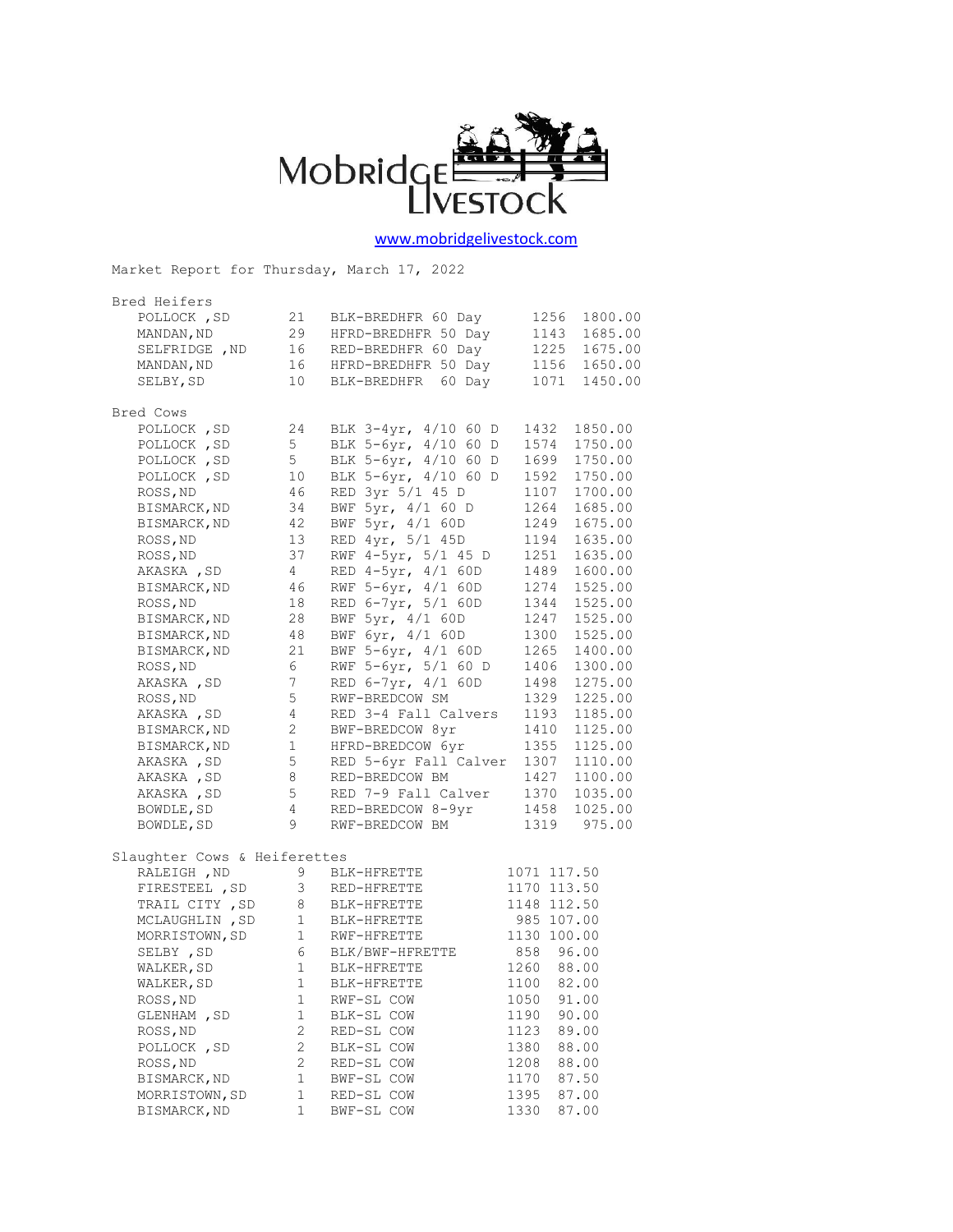|                  |              | $\begin{tabular}{lcccccc} \texttt{TRAIL CITY} & SD & 1 & RED-SL \texttt{ \texttt{COW}} & 1535 & 86.50 \\ \texttt{AKASKA} & SD & 1 & RED-SL \texttt{ \texttt{COW}} & 1305 & 86.00 \\ \texttt{MORRISTOWN, SD} & 1 & RWP-SL \texttt{ \texttt{COW}} & 1465 & 86.00 \\ \texttt{TRAIL CITY} & SD & 1 & RED-SL \texttt{ \texttt{COW}} & 1425 & 85.50 \\$ |                          |            |
|------------------|--------------|---------------------------------------------------------------------------------------------------------------------------------------------------------------------------------------------------------------------------------------------------------------------------------------------------------------------------------------------------|--------------------------|------------|
|                  |              |                                                                                                                                                                                                                                                                                                                                                   |                          |            |
|                  |              |                                                                                                                                                                                                                                                                                                                                                   |                          |            |
|                  |              |                                                                                                                                                                                                                                                                                                                                                   |                          |            |
|                  |              |                                                                                                                                                                                                                                                                                                                                                   |                          |            |
|                  |              | MORRISTOWN, SD $1$ RWF-SL COW $1225$ 85.00                                                                                                                                                                                                                                                                                                        |                          |            |
|                  |              | RALEIGH, ND<br>MORRISTOWN, SD<br>1 RED-SL COW<br>TRAIL CITY, SD<br>1 RED-SL COW<br>TRAIL CITY, SD<br>1 RED-SL COW                                                                                                                                                                                                                                 |                          |            |
|                  |              |                                                                                                                                                                                                                                                                                                                                                   | 1480 85.00<br>1375 85.00 |            |
|                  |              |                                                                                                                                                                                                                                                                                                                                                   |                          | 1445 84.50 |
|                  |              |                                                                                                                                                                                                                                                                                                                                                   |                          |            |
|                  |              |                                                                                                                                                                                                                                                                                                                                                   |                          |            |
|                  |              |                                                                                                                                                                                                                                                                                                                                                   |                          |            |
|                  |              |                                                                                                                                                                                                                                                                                                                                                   |                          |            |
|                  |              |                                                                                                                                                                                                                                                                                                                                                   |                          |            |
|                  |              | 1943 (1997)<br>AKASKA, SD 1 RED-SL COW 1215 84.50<br>TRAIL CITY, SD 1 RED-SL COW 1465 84.00<br>SELBY, SD 1 BLK-SL COW 1400 84.00<br>RALEIGH, ND 1 BLK-SL COW 1620 84.00<br>ROSS, ND 1 RED-SL COW 1075 84.00<br>RALEIGH, ND 1 RED-SL COW 10                                                                                                        |                          |            |
|                  |              |                                                                                                                                                                                                                                                                                                                                                   |                          |            |
|                  |              |                                                                                                                                                                                                                                                                                                                                                   |                          |            |
|                  |              | BISMARCK, ND 1 BWF-SL COW 1185 84.00<br>TRAIL CITY, SD 1 RED-SL COW 1350 84.00<br>RALEIGH, ND 1 BLK-SL COW 1500 84.00                                                                                                                                                                                                                             |                          |            |
|                  |              |                                                                                                                                                                                                                                                                                                                                                   |                          |            |
|                  |              |                                                                                                                                                                                                                                                                                                                                                   |                          |            |
|                  |              |                                                                                                                                                                                                                                                                                                                                                   |                          |            |
|                  |              |                                                                                                                                                                                                                                                                                                                                                   |                          |            |
|                  |              |                                                                                                                                                                                                                                                                                                                                                   |                          |            |
|                  |              | MORRISTOWN, SD 1 BLK-SL COW 1335 83.50<br>TRAIL CITY , SD 1 RWF-SL COW 1485 83.50<br>RALEIGH , ND 1 BLK-SL COW 1485 83.50<br>SOLEN, ND 1 BLK-SL COW 1215 83.00<br>SOLEN, ND 1 BLK-SL COW 1600 83.00<br>MORRISTOWN, SD 1 RED-SL COW 1440                                                                                                           |                          |            |
|                  |              |                                                                                                                                                                                                                                                                                                                                                   |                          |            |
|                  |              |                                                                                                                                                                                                                                                                                                                                                   |                          |            |
|                  |              | TRAIL CITY, SD 1 RED-SL COW                                                                                                                                                                                                                                                                                                                       |                          | 1520 83.00 |
|                  |              | TRAIL CITY , SD 1 RWF-SL COW<br>BISMARCK, ND 1 BWF-SL COW<br>BISMARCK, ND 1 BWF-SL COW                                                                                                                                                                                                                                                            | 1635 82.50<br>1005 82.50 |            |
|                  |              |                                                                                                                                                                                                                                                                                                                                                   |                          | 1005 82.50 |
|                  |              |                                                                                                                                                                                                                                                                                                                                                   |                          | 1170 82.50 |
|                  |              | BISMARCK, ND<br>BISMARCK, ND<br>2 BWF-SL COW<br>1000 82.50<br>MORRISTOWN, SD<br>1 RED-SL COW<br>1360 82.00<br>SELBY, SD<br>1 BWF-SL COW<br>1710 82.00<br>TIMBER LAKE, SD<br>1 CHAR-SL COW<br>1260 82.00<br>RALEIGH, ND<br>1 BLK-SL COW<br>1320 82.00<br>AKASKA                                                                                    |                          |            |
|                  |              |                                                                                                                                                                                                                                                                                                                                                   |                          |            |
|                  |              |                                                                                                                                                                                                                                                                                                                                                   |                          |            |
|                  |              |                                                                                                                                                                                                                                                                                                                                                   |                          |            |
|                  |              |                                                                                                                                                                                                                                                                                                                                                   |                          |            |
|                  |              |                                                                                                                                                                                                                                                                                                                                                   |                          |            |
|                  |              | STRASBURG, ND 1 RED-SL COW                                                                                                                                                                                                                                                                                                                        |                          | 1345 82.00 |
|                  |              |                                                                                                                                                                                                                                                                                                                                                   |                          |            |
|                  |              |                                                                                                                                                                                                                                                                                                                                                   |                          |            |
|                  |              |                                                                                                                                                                                                                                                                                                                                                   |                          |            |
|                  |              |                                                                                                                                                                                                                                                                                                                                                   |                          |            |
|                  |              |                                                                                                                                                                                                                                                                                                                                                   |                          |            |
|                  |              |                                                                                                                                                                                                                                                                                                                                                   |                          |            |
|                  |              |                                                                                                                                                                                                                                                                                                                                                   |                          |            |
|                  |              | STRASBURG, ND 1 RED-SL COW 1345 82.00<br>ISABEL, SD 1 BLK-SL COW 1200 82.00<br>STRASBURG, ND 1 RED-SL COW 1310 82.00<br>TRAIL CITY, SD 1 RWF-SL COW 1645 82.00<br>TRAIL CITY, SD 1 RED-SL COW 1645 82.00<br>TRAIL CITY, SD 1 BLK-SL COW                                                                                                           |                          |            |
| TRAIL CITY , SD  | 1            | RED-SL COW                                                                                                                                                                                                                                                                                                                                        | 1415                     | 81.50      |
| TRAIL CITY, SD   | 1            | RED-SL COW                                                                                                                                                                                                                                                                                                                                        | 1650                     | 81.50      |
| TIMBER LAKE, SD  | $\mathbf{1}$ | RWF-SL COW                                                                                                                                                                                                                                                                                                                                        | 1075                     | 81.50      |
| MORRISTOWN, SD   | 1            | RED-SL COW                                                                                                                                                                                                                                                                                                                                        | 1545                     | 81.00      |
| RALEIGH , ND     | $\mathbf 1$  | BLK-SL COW                                                                                                                                                                                                                                                                                                                                        | 1350                     | 81.00      |
| MCLAUGHLIN, SD   | 1            | BLK-SL COW                                                                                                                                                                                                                                                                                                                                        | 1335                     | 81.00      |
| AKASKA, SD       | 9            | RED-SL COW                                                                                                                                                                                                                                                                                                                                        | 1031                     | 80.50      |
| TRAIL CITY, SD   | $\mathbf{1}$ | RED-SL COW                                                                                                                                                                                                                                                                                                                                        | 1695                     | 80.50      |
| TRAIL CITY, SD   | 1            | RWF-SL COW                                                                                                                                                                                                                                                                                                                                        | 1825                     | 80.50      |
| RALEIGH , ND     | $\mathbf{1}$ | BLK-SL COW                                                                                                                                                                                                                                                                                                                                        | 1580                     | 80.00      |
| SELBY, SD        | 10           | BLK-SL COW                                                                                                                                                                                                                                                                                                                                        | 1159                     | 79.50      |
| TIMBER LAKE , SD | 1            | BLK-SL COW                                                                                                                                                                                                                                                                                                                                        | 1395                     | 79.00      |
| SELBY , SD       | 1            | BWF-SL COW                                                                                                                                                                                                                                                                                                                                        | 1370                     | 79.00      |
| MCLAUGHLIN, SD   | $\mathbf{1}$ | BLK-SL COW                                                                                                                                                                                                                                                                                                                                        | 1370                     | 79.00      |
| SELBY , SD       | 4            | BLK-SL COW                                                                                                                                                                                                                                                                                                                                        | 1353                     | 79.00      |
| FIRESTEEL , SD   | 1            | RED-SL COW                                                                                                                                                                                                                                                                                                                                        | 1410                     | 79.00      |
| RALEIGH , ND     | $\mathbf 1$  | BWF-SL COW                                                                                                                                                                                                                                                                                                                                        | 1255                     | 78.00      |
|                  |              |                                                                                                                                                                                                                                                                                                                                                   |                          |            |